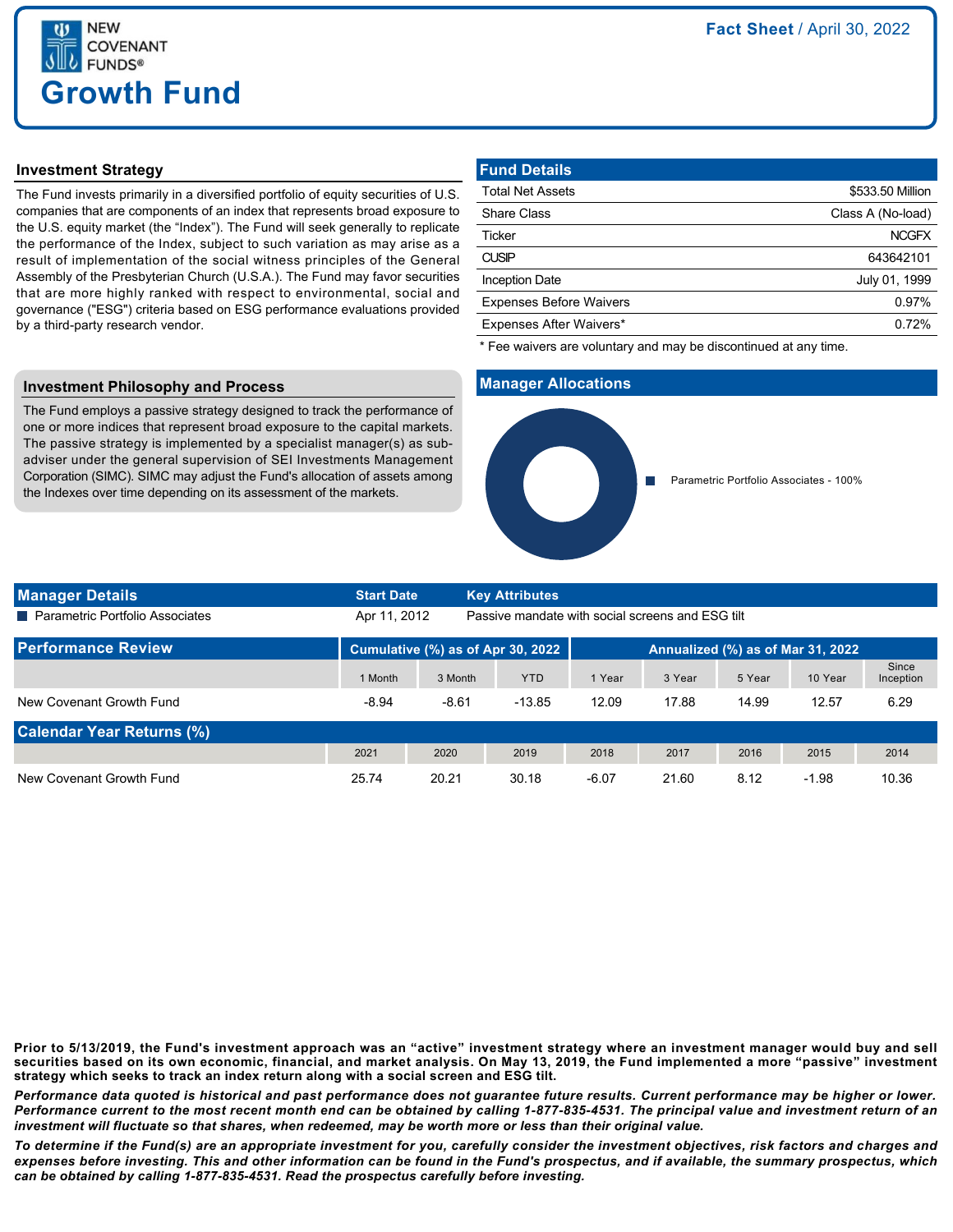# Growth Fund **Fact Sheet** / April 30, 2022

| <b>Portfolio Characteristics</b>       | <b>Fund</b> | <b>Index</b> |
|----------------------------------------|-------------|--------------|
| Weighted Capitalization (mil)          | \$479.404   | \$469.417    |
| Number of Holdings                     | 1.590       | 3,033        |
| Price-to-Book Ratio                    | 3.60        | 3.60         |
| Median Forward Price to Earnings Ratio | 19.10       | 19.40        |
| Beta                                   | 0.99        | N/A          |
| Tracking Error (3 Year) (%)            | 0.67        | N/A          |
| Standard Deviation (3 Year) (%)        | 19.23       | 19.36        |
|                                        |             |              |

| Top 10 Holdings (excluding cash) | % of Net Assets |
|----------------------------------|-----------------|
| <b>APPLE INC</b>                 | 5.82            |
| MICROSOFT CORPORATION            | 5.18            |
| AMAZON COM INC                   | 2.53            |
| ALPHABET INC                     | 1.75            |
| <b>TESLA INC</b>                 | 1.70            |
| ALPHABET INC                     | 1.64            |
| BERKSHIRE HATHAWAY INC           | 1.37            |
| NVIDIA CORPORATION               | 1.22            |
| UNITEDHEALTH GROUP INC           | 1.09            |
| <b>JOHNSON &amp; JOHNSON</b>     | 1.09            |

# **Top 10 Sectors (ex-cash) (% of portfolio)**

## **Market Capitalization (ex-cash) (% of portfolio)**



## **Risk Information**

There are risks involved with investing including loss of principal. There is no assurance that the objectives of any strategy or fund will be achieved or will be<br>successful. No investment strategy, including diversificati

Current and future portfolio holdings are subject to risks. In addition to the normal risks associated with equity investing, international investments may involve risk of<br>capital loss from unfavorable fluctuation in curre

The Growth Fund is subject to tracking error risk or the risk that the Fund's performance may vary substantially from the performance of the Index it tracks due to<br>cash flows, Fund expenses, imperfect correlation between t

The Fund may invest in derivatives, which are often more volatile than other investments and may magnify the Fund's gains or losses.

For additional risks and important information, please see the next page.